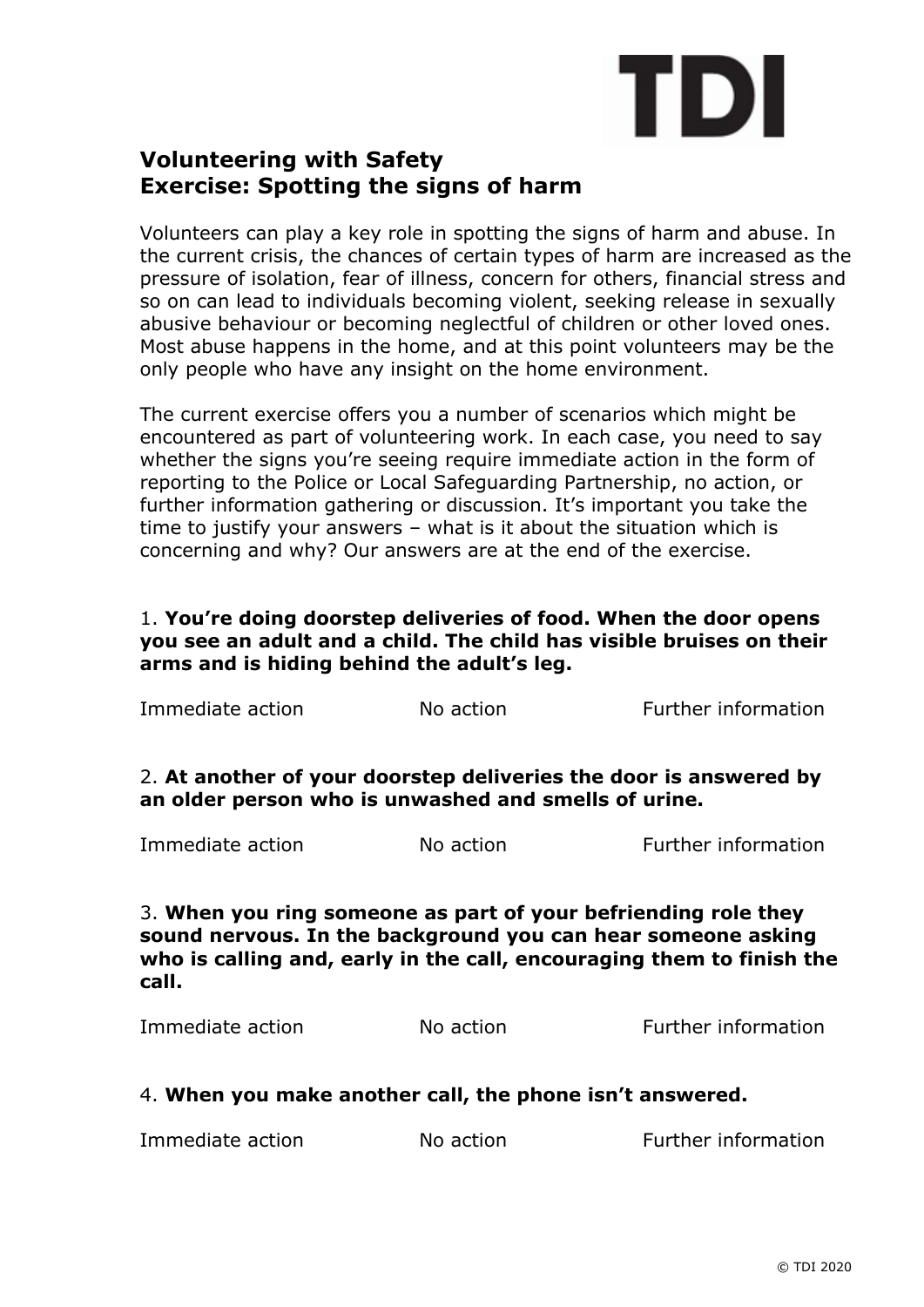

# 5. **You're delivering medicine and the door is not answered by the patient but by another adult. They say they'll look after the medicine.**

| Immediate action                                                                                                                                                   | No action and the state of the state of the state of the state of the state of the state of the state of the state of the state of the state of the state of the state of the state of the state of the state of the state of | Further information                                               |  |  |
|--------------------------------------------------------------------------------------------------------------------------------------------------------------------|-------------------------------------------------------------------------------------------------------------------------------------------------------------------------------------------------------------------------------|-------------------------------------------------------------------|--|--|
| 6. When out on your rounds you see a group of children<br>distancing and do not seem to be supervised.                                                             |                                                                                                                                                                                                                               | congregating on an open part of the estate. They are not socially |  |  |
| Immediate action                                                                                                                                                   | No action                                                                                                                                                                                                                     | <b>Further information</b>                                        |  |  |
| 7. The group of children mainly look quite young, but there are a<br>number of teenagers with them. One is smoking and another seems<br>to have a bottle of cider. |                                                                                                                                                                                                                               |                                                                   |  |  |
| Immediate action                                                                                                                                                   | No action                                                                                                                                                                                                                     | Further information                                               |  |  |
| 8. When an older person answers the door to you, they ask if you<br>are the person who will "bring the face masks".                                                |                                                                                                                                                                                                                               |                                                                   |  |  |
| Immediate action                                                                                                                                                   | No action                                                                                                                                                                                                                     | Further information                                               |  |  |
| 9. A woman answers the door with a black eye.                                                                                                                      |                                                                                                                                                                                                                               |                                                                   |  |  |
| Immediate action                                                                                                                                                   | No action                                                                                                                                                                                                                     | Further information                                               |  |  |
| 10. When you knock on the door you get no answer. Looking<br>through the curtains you see an unattended child.                                                     |                                                                                                                                                                                                                               |                                                                   |  |  |
| Immediate action                                                                                                                                                   | No action                                                                                                                                                                                                                     | Further information                                               |  |  |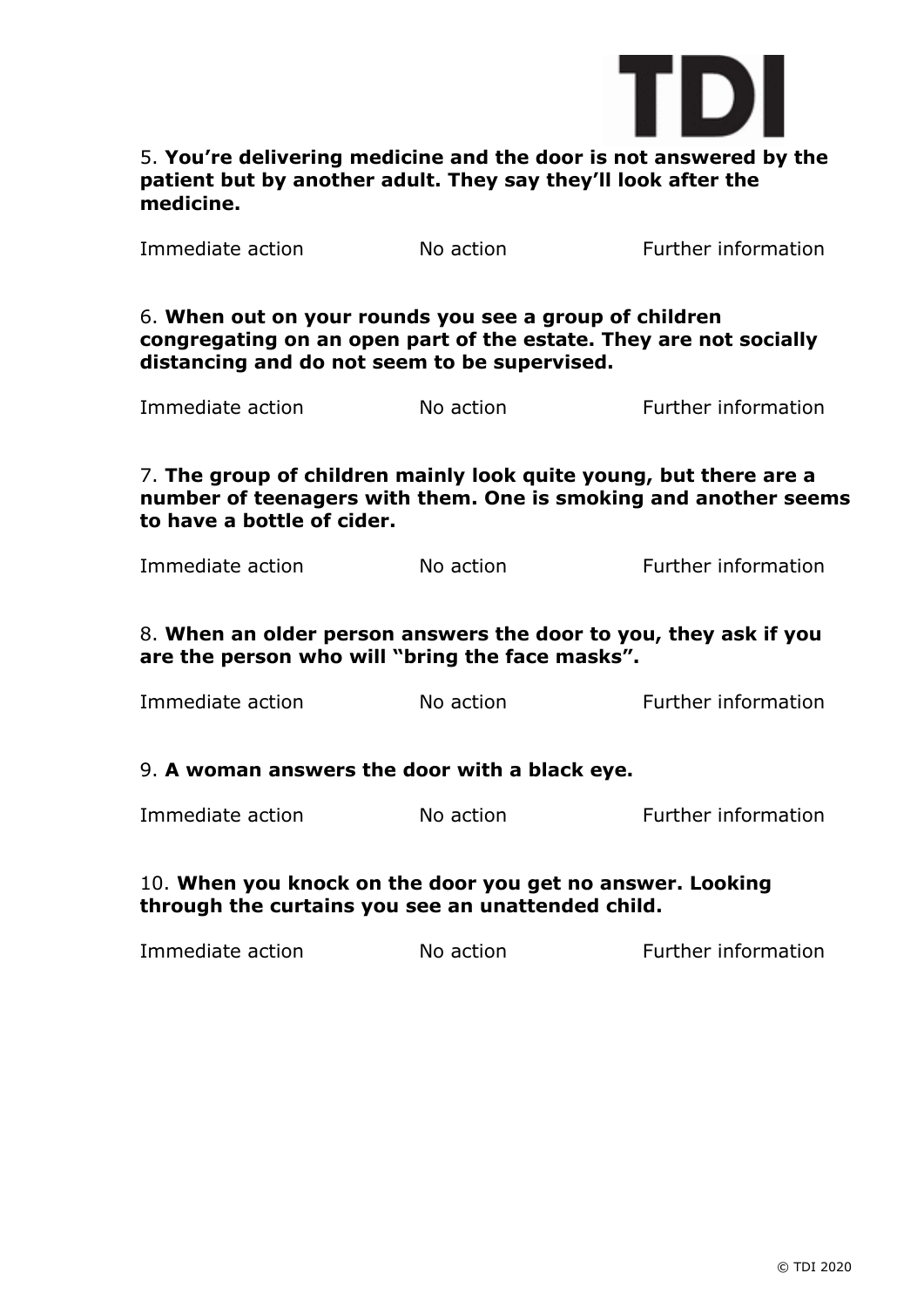

# 1. **You're doing doorstep deliveries of food. When the door opens you see an adult and a child. The child has visible bruises on their arms and is hiding behind the adult's leg.**

Further information. This is a concerning situation with obvious warning signs – bruises can indicate physical abuse, hiding can indicate fear of strangers or of further violence by adults. However, at the same time children bruise themselves all the time as part of their day-to-day activities and it is normal for children to be wary of strangers.

Thinking about the bruises, we would be more concerned if there was a large number of them, if they were in places which are less likely to be knocked by a child running around or tripping, if they were patterned like a handprint or physical object like a belt buckle, or if there were multiple bruises at different stages of healing. If that's not the case, we need to remain alert – we can try to talk to the adult and possibly the child and find a gentle way of questioning the bruising. We can also make a note of the bruising and compare that with the next time we see the child.

# 2. **At another of your doorstep deliveries the door is answered by an older person who is unwashed and smells of urine.**

Immediate action. Here we need to establish whether the adult should be being cared for, and where that carer is. We can do this by talking to the adult – did we interrupt them as they were going to clean themselves, are they waiting for a scheduled appointment by a mobile carer, or has an appointment been missed? If they're unable to explain at all, and if they're distressed, it increases the likelihood that someone should be looking after them but isn't. If they're someone we also befriend, this can be a secondary source of information. If we have concerns, we need to escalate them to a manager within our organisation and on to the Local Safeguarding Adults Partnership (which is sometimes the Local Safeguarding Children and Adults Partnership).

#### 3. **When you ring someone as part of your befriending role they sound nervous. In the background you can hear someone asking who is calling and, early in the call, encouraging them to finish the call.**

Further information. Even at this time when we have little to do and a long time to do it, it is possible to ring at a bad time and so our clients may want us off the phone to do other things. We will have questions though – who is it that is with the client, are they someone previously known to them and if so how, what is it that they want? Does this become a pattern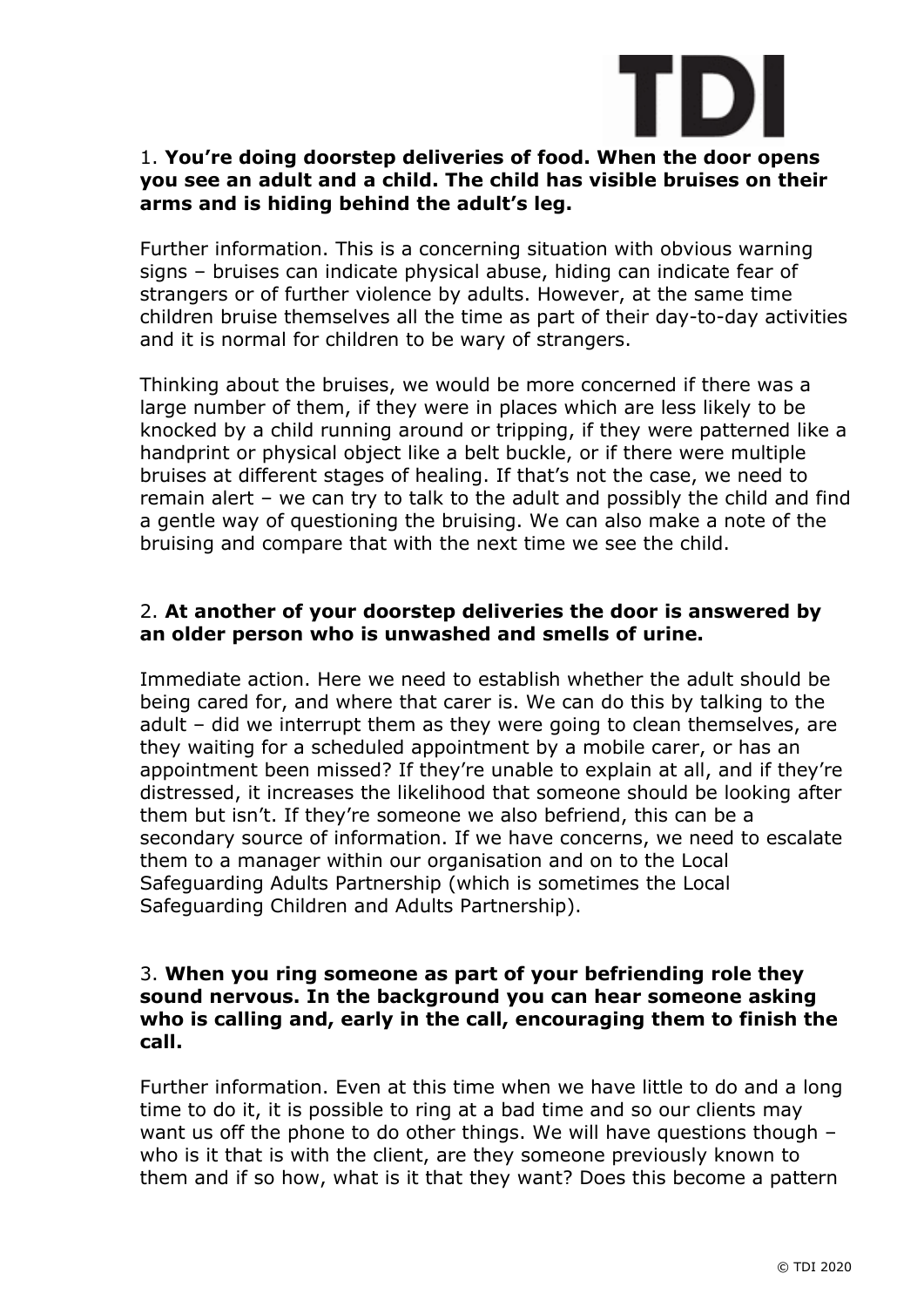

of behaviour – are there other things the client says are being controlled by this person, do they stop answering our calls?

There may be very good reasons why another individual is trying to control parts of a vulnerable adult's life – for instance to protect someone who can't make decisions any more – but we should be concerned when this happens suddenly from someone we were previously unaware of.

# 4. **When you make another call, the phone isn't answered.**

Immediate action. The point of a befriending service is to give social contact to those who otherwise have little or none. So when a call is missed, that's a warning sign – our client may be ill, may be suffering a bout of acute depression, may be neglecting numerous aspects of their life simultaneously. At the very least, we're going to want to call them again later in the day or the week to try and get hold of them; we may want to pay a doorstep visit; if we know the individual has caring relationships with other organisations such as a sheltered living provider we are going to want to escalate this to them.

# 5. **You're delivering medicine and the door is not answered by the patient but by another adult. They say they'll look after the medicine.**

Further information. This is a situation with a clear set of possible positive explanations – where multiple people live in the same house, or where there is an adult being cared for, we will not be surprised to have the door answered by a different person. Talking to them gives us an opportunity to sound out whether that positive explanation is the right one. What does the adult say about their relationship with our client and what is your gut feeling about this? Will the person let you see the client and, if so, how do they interact with the adult?

#### 6. **When out on your rounds you see a group of children congregating on an open part of the estate. They are not socially distancing and do not seem to be supervised.**

No action/Immediate action. There is the potential in this situation for concern, but realistically there is no way to prevent children from gathering together. If we go by the letter of the Government advice, this gathering would necessitate a call to the Police as the children could act as vectors for the virus from infected to non-infected households. At the same time,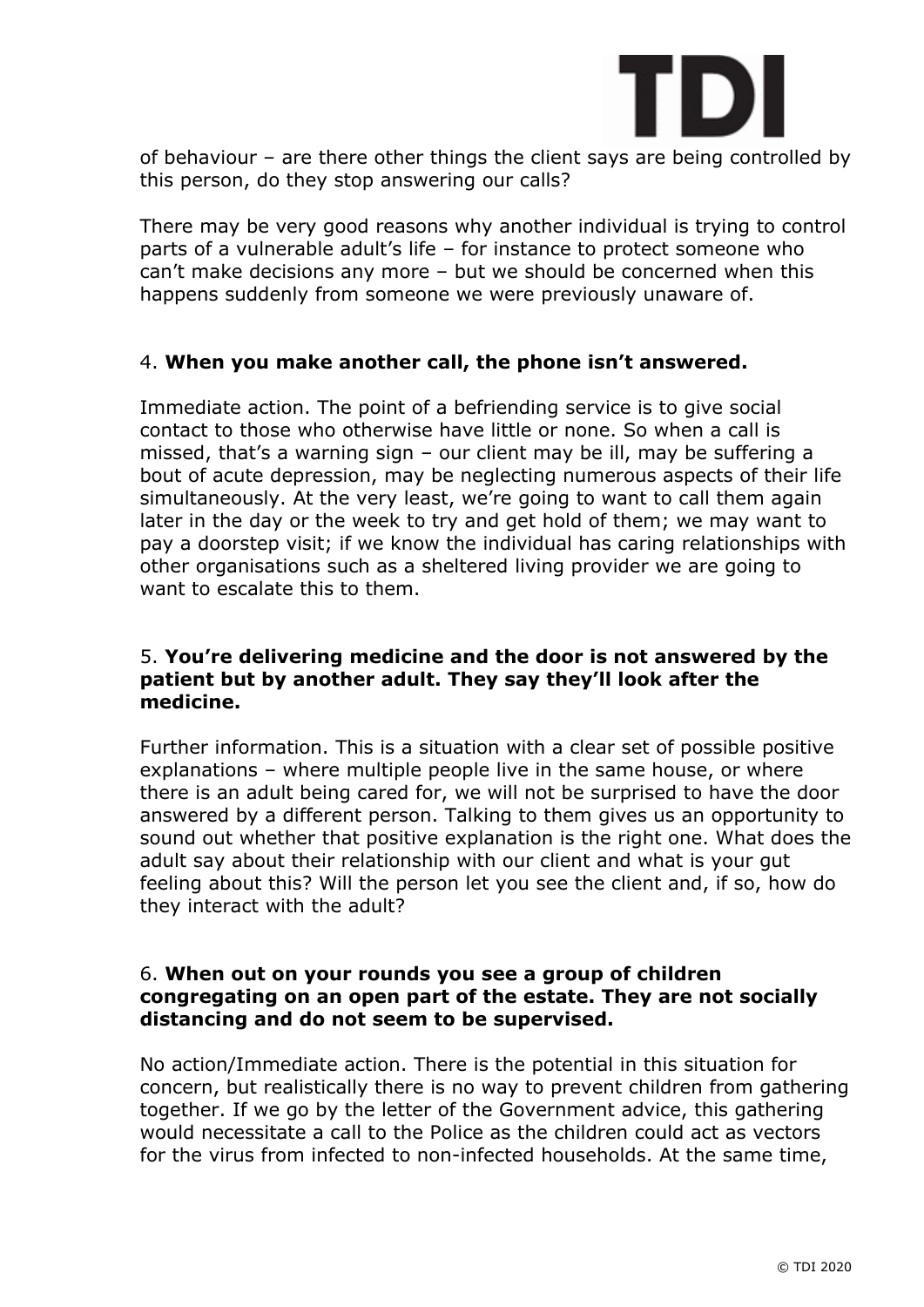

forcing them into their homes may be putting them into situations that are not safe for other reasons. This is a judgement call you will need to make.

#### 7. **The group of children mainly look quite young, but there are a number of teenagers with them. One is smoking and another seems to have a bottle of cider.**

Immediate action. This situation is more concerning – it could be a group of young children being supervised by their older siblings, who are taking the opportunity to let their hair down. It could also be teenagers grooming younger children for sexual or criminal purposes. We are not in a position to make that judgement, it has to be one for the Police in the first instance.

#### 8. **When an older person answers the door to you, they ask if you are the person who will "bring the face masks".**

Further information. There are a number of doorstep scams in which vulnerable people are persuaded to part with money for either faulty personal protective equipment or for delivery of goods which never come. So if an older person is expecting a delivery that isn't coming via you, you should talk to them about who that expected person is. Do they know them or are they unfamiliar? From their description, do they sound legitimate? Did they show any identification? What were they offering? Does the offer sound believable? Did they threaten the client in some way, for instance by saying purchase was compulsory? If you're worried about scam artists operating in an area, you need to raise that with the Police as soon as you can.

# 9. **A woman answers the door with a black eye.**

Immediate action. It's possible to get a black eye through clumsiness or household injury, but it's much easier to get it through violence. How does the client explain it when you ask about it? Do they seem worried and eager to avoid discussing it? Are they accompanied by anyone who is doing their talking for them?

Remember that domestic abuse can happen to people of any age, any gender, any sexuality and any race. In this scenario we've picked a woman as they are the most common victims, but a man with a black eye would also be a matter for concern.